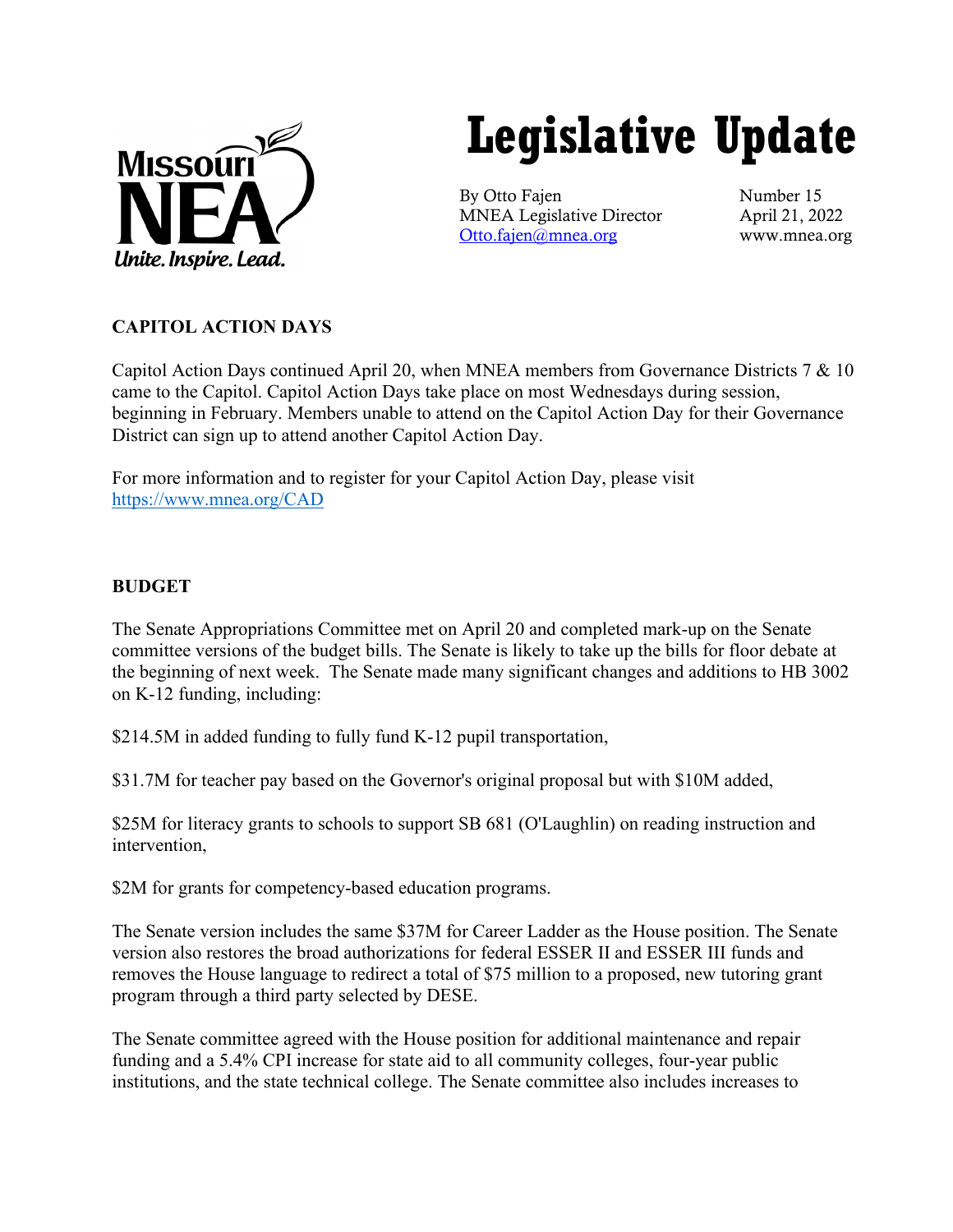student aid programs, including \$3.5M for Bright Flight, \$4.5M to Access Missouri, \$6M for A+ Schools and \$7M for a revised Dual Credit scholarship program for low-income students.

## **HONESTY IN EDUCATION**

The House debated two measures this week that relate to honesty in education:

1) HB 1858 (Baker) - The House gave final round approval to HCS/HB 1858 (Baker) on April 19 by a vote of 85-59. The bill now moves to the Senate for consideration. The original bill pertains to parental rights in education. An individual or the AG may seek an injunction to withhold state aid of a district in violation of the bill.

The bill includes the language of HB 2428 (Dogan) to impose restrictions relating to certain civil rights issues. This portion allows students, parents, and teachers to file complaints with DESE or the state AG regarding violations of this language.

The bill also adds requirements for posting board-approved curriculum, professional development training materials, and staff salaries on DESE and district websites. The House did not adopt any amendment banning specific texts or curricula. The Association remains concerned that the bill could interfere with providing students the honest education they deserve and opposes the bill.

2) HJR 110 (Christofanelli) - The House also gave first round approval to HCS/HJR 110 (Christofanelli) on April 20. The HJR would propose a constitutional amendment relating to parental involvement in education and access to instructional information and financial and student data. The joint resolution would also impose restrictions relating to certain civil rights issues. Rep. Christofanelli offered an amendment to remove the provisions that would change school accreditation, create school building letter grades, and establish public school open enrollment.

The Association is concerned that the broad language of the joint resolution may interfere with existing policies respecting student privacy and safety. The Association remains concerned that the joint resolution could also interfere with providing students the honest education they deserve and opposes the measure.

## **PARENT ACCESS TO SCHOOL INFORMATION**

The Senate gave final approval to language on parent access to student and school information in SS#2/SB 761 (Brown) on April 20. The bill pertains to public records and includes language offered by Sen. Onder as SA 1. The Association is concerned that the broad provisions of the amendment may interfere with existing policies respecting student medical privacy, the protection of children from child abuse and the confidentiality of school safety and response plans. Sen. Onder added the same amendment to SB 741 (Crawford) when the Senate perfected that bill on April 21. The Association opposes the amendment as drafted.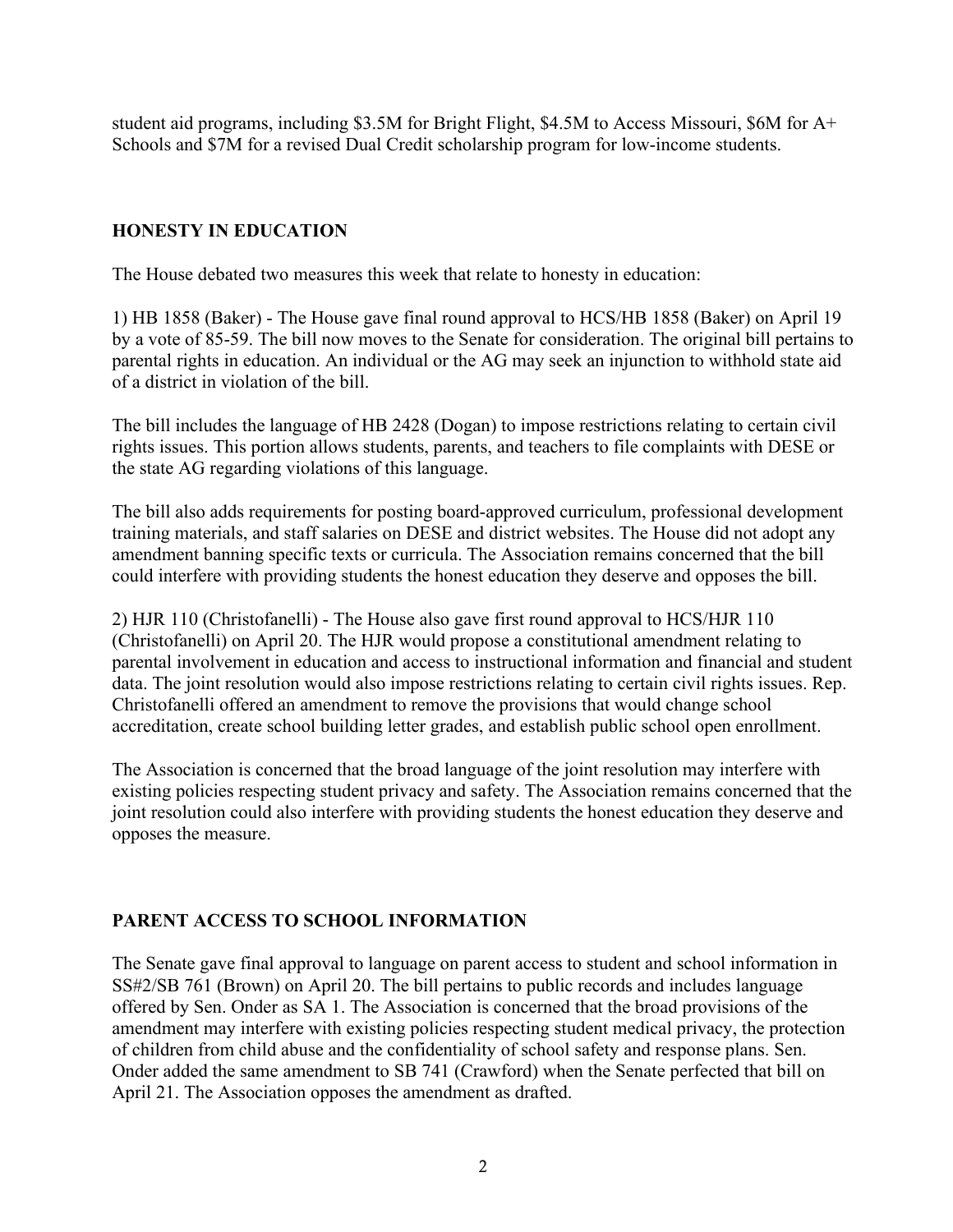#### **CHARTER SCHOOL/VIRTUAL BILL**

The Senate approved the Senate Substitute (SS) version for HCS/HB 1552 (Richey) on April 20 by a vote of 29-5. The bill now returns to the House for consideration and possible approval of the Senate changes. The House may also seek conference with the Senate to reconcile the differences.

The Senate version preserves existing local school district funds while providing additional state funds to charter schools. The extra funding will be based on the per-pupil portion of local funds that remain with the district due to charter school payments based on 2004 property values. The state payments will apply to both Kansas City and St. Louis City charter schools.

The Senate version also includes new language to create a specific framework for full-time virtual schools. The process will consider opportunities for in-person instruction prior to moving a student to virtual/distance learning. The bill includes a process for enrollment based on meeting the needs for a student to be successful and providing all services required to ensure a free and appropriate public education. The partnering host school district will receive state aid for full-time virtual students and use the funds to provide the full-time virtual program and needed services. The virtual school and partnering district will be responsible for the education and academic performance of the virtual students.

#### **READING BILL BECOMES OMNIBUS BILL**

The House Elementary and Secondary Education Committee heard SS/SCS/SBs 681 & 662 (O'Laughlin) on April 19 and voted to approve an omnibus version of the bill on April 21. The original bill revises several provisions related to literacy and reading instruction and creates school innovation waivers. The Association supports the Senate version of the bill.

The omnibus House committee version adds more than 30 distinct provisions, mostly from bills that the committee has considered and approved this session.

Added provisions in the HCS include:

HB 2606 (Pike) to designate a "school counseling week",

HB 2359 (Basye) to put salary and other information on the Missouri Accountability Portal,

HB 2095 (Hannah Kelley) regarding the investigation of alleged child abuse related to spanking in schools,

HB 1908 (Shaul) to require school boards to approve all curricula on a five-year rotation,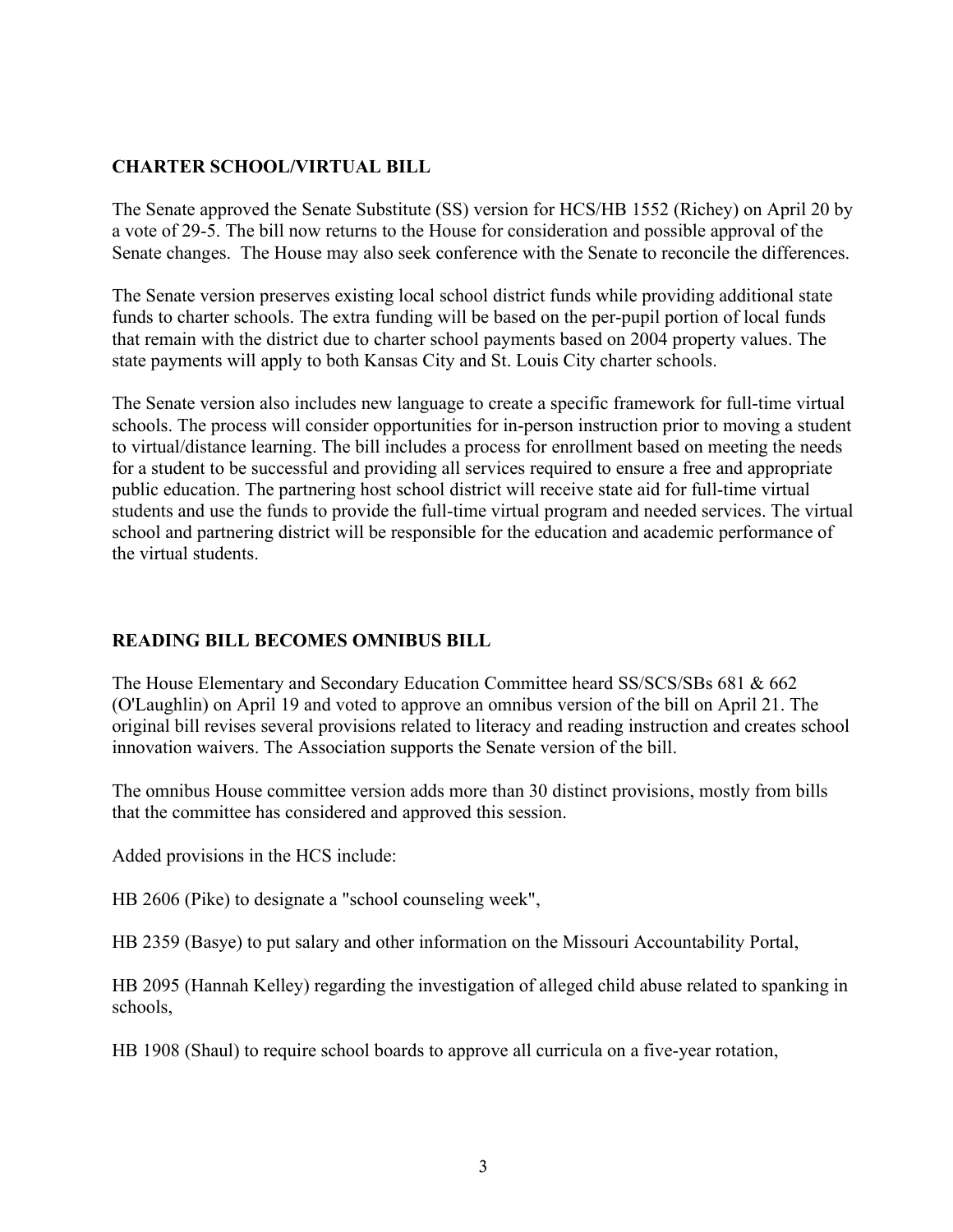HB 1856 (Baker) to allow credit for certain "extended learning opportunities" approved by school districts.

HB 2618 & 2492 (Davidson/Fitzwater) to revise provisions governing adult high schools,

HB 2000 (Schwadron) to create Holocaust Education Week,

HB 2011 (Travis Smith) to require written parental consent for changes to IEPs,

HB 1750 (Basye) regarding community engagement with school boards,

HB 1804 (Veit) to allow a school district to choose to elect board members from subdistricts,

HB 2366 (Shields) to require the district to establish programs for gifted students,

HB 2010 (Travis Smith) to place the burden of proof on school districts in IEP due process hearings,

HB 1469 (Pike) to exclude special education reimbursements from per ADA expenditure calculation for small districts,

HB 2150 (Shields) regarding Braille instruction,

HB 1753 (Basye) to allow for the creation of up to four recovery high schools for students with a substance use disorder,

HB 1928 (Pollitt) regarding teacher certification options,

HB 2304 (Lewis) regarding substitute teaching provisions,

HB 1721 (Shields) to provide state aid for superintendent sharing,

HB 1881 (Rusty Black) to allow PSRS retirees to teach full-time up to four years under critical shortages,

HB 2202 (Fitzwater) regarding coursework and instruction in computer science,

HB 2073 (Bangert) to require schools to provide instruction in cursive writing by fifth grade,

HB 2136 (Ann Kelley) regarding suicide prevention training offered to teachers,

HB 2689 (Mark Sharp) to require public schools to provide instruction and activities regarding Black Americans,

HB 1471 (Pike) to ensure inclement weather requirements are proportional for half-day programs,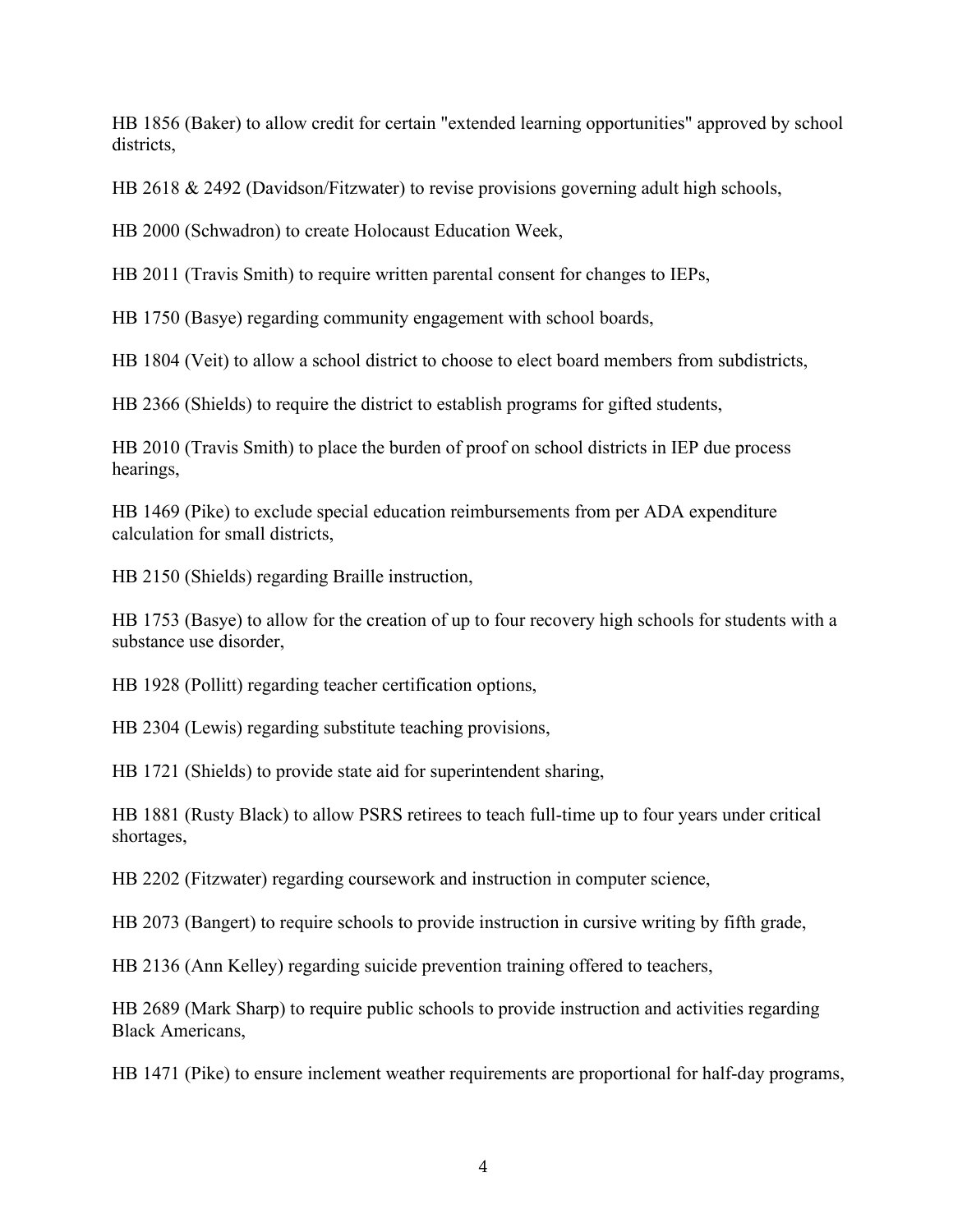HB 2325 (Patterson) to establish the "Workforce Diploma Program",

HB 2567 (Port) to create the "Imagination Library of Missouri Program",

HB 1973 (Kurtis Gregory) to allow districts to use other, smaller vehicles than school buses for pupil transportation,

HB 1836 (Wiemann) regarding parental notice in trauma-informed schools,

HB 2493 (Rusty Black) regarding teacher Career Ladder plans,

HB 2445 (Sassmann) regarding state aid calculations for districts partly in metropolitan statistical areas,

a requirement of public and parental notice for schools scoring in the bottom 5% on DESE APR scores, and

a requirement for districts over 6,000 students to provide annual reports to DESE regarding use of ARPA funds.

## **EARLY CHILDHOOD EDUCATION**

The House gave final round approval to HB 2365 (Shields) on April 19. The bill would make the early learning quality assurance reporting program permanent and authorizes the program to provide continuous improvement and ongoing updated consumer education. The Association supports the bill.

## **WORKFORCE DEVELOPMENT**

The House gave final round approval to HB 2325 (Patterson) on April 19. The bill would establish the "Workforce Diploma Program" that would create a new adult high school and industry credential program through DESE. The House also approved an amendment to add the provisions of HB 1856 (Baker). The amendment would create a policy that would allow students to receive credit for participation in out-of-classroom learning experiences as approved by the State Board of Education, a school board, or a charter school.

The House defeated HCS/HB 2171 (Francis) on final passage April 14. The Weekly Update for April 14 incorrectly stated that the bill was approved. The bill would strengthen provisions intended to make sure that all students consider their future plans and design their high school program to support those plans and prepare them for what comes after graduation. The bill ensures that all students will be expected to complete an individual and career academic plan that includes planning a transition to post-secondary training or employment. The House approved an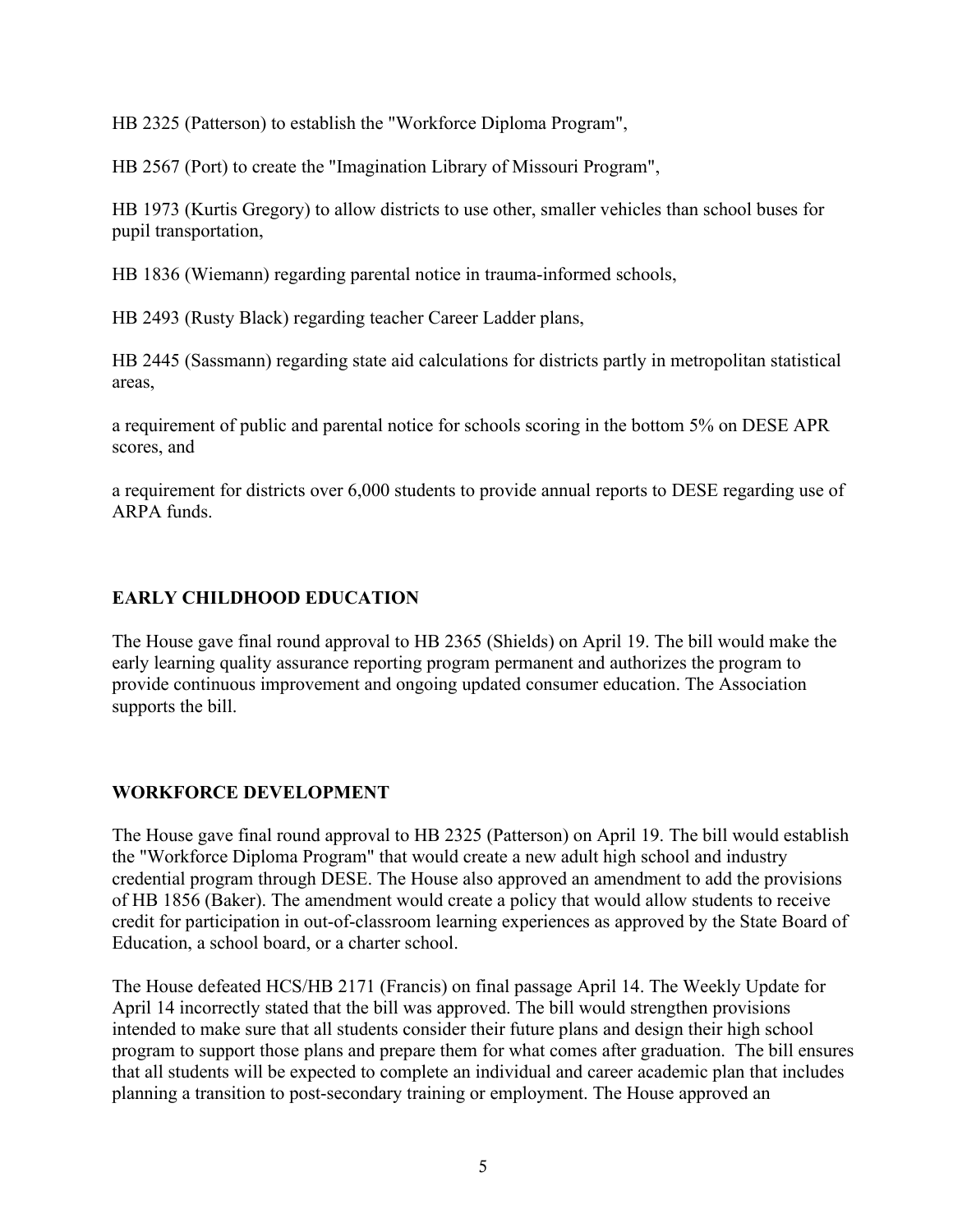amendment to add HB 1940 (Mackey) to protect Section 529 education savings plan assets in bankruptcy proceedings. The Association believes that educational programs should be developed that offer career exploration on the secondary level and supports the bill.

#### **CAREER LADDER**

The House gave final round approval to HB 2493 (Rusty Black) on April 19. The bill makes several changes relating to teacher career plans. The state is not currently funding this program. The House adopted an amendment to add HCS/HB 2445 (Sassmann) to authorize the Gasconade R-II school district and West St. Francois County R-IV school district, which each cross county boundaries, to use the county that yields the highest dollar value modifier under the school foundation formula. The House also adopted an amendment to add HB 1940 (Mackey) to provide bankruptcy protection for Missouri's 529 education savings accounts.

#### **WORKING AFTER RETIREMENT**

The House Pensions Committee heard HB 2787 (Rusty Black) on April 20. The bill would modify the current working after retirement provisions for PSRS retirees working in teaching positions. Currently, a PSRS retiree can work up to 550 hours per school year and receive up to 50% of the salary they would receive for full-time employment in that position. HB 2787 would remove the hours-based limit and reduce the pay limit down to 25% of the retiree's final average salary (FAS). This proposal would expand the number of hours that many teachers could work as substitute teachers on a daily rate, but the Association is concerned that it removes opportunities for important part-time positions where PSRS retirees work on a more regular schedule and could earn more than 25% of their full-time pay. The Association believes that the bill removes useful options for PSRS retirees to serve students and opposes the bill as filed.

## **SENATE COMMITTEE ON EDUCATION**

The committee heard several bills on April 19:

HB 1724 (Hudson) to revise policies of public higher education institutions in recognizing student associations. The bill would prevent a public college from limiting recognition to any belief-based student association that requires leaders to adhere to its beliefs, practice requirements or standards of conduct. The Association believes that organizations are strengthened by offering memberships on a nondiscriminatory basis. The Association opposes the bill.

HB 1750 (Bayse) to create an omnibus bill containing fifteen separate provisions. The revised version of the original bill requires each school board and charter school to adopt a policy on community engagement. The policy will allow interested community members to communicate